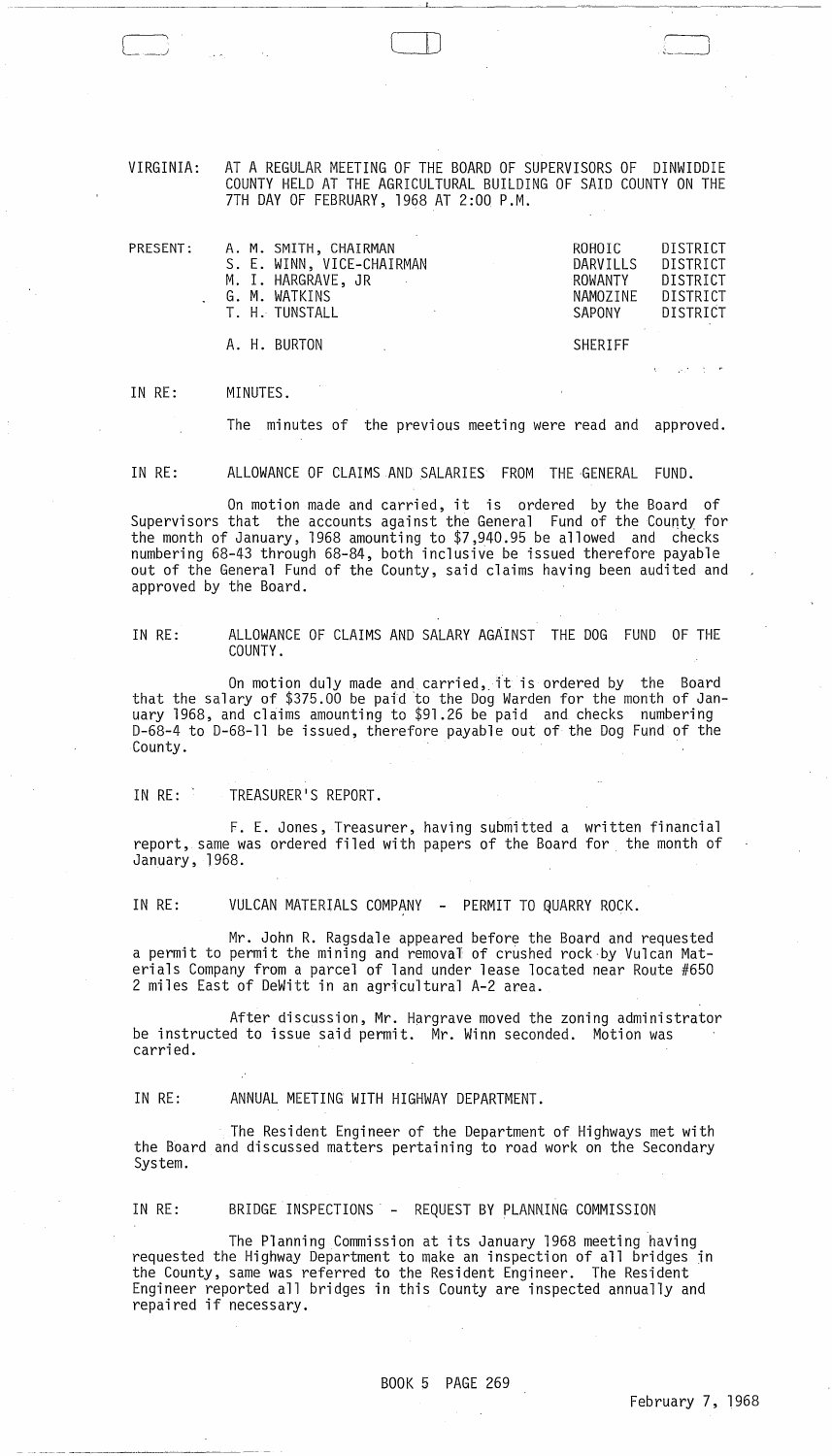item<br>LK. ille<br>Sys  $\frac{1}{3}$ 8000dary  $rac{5}{3}$ may  $\tilde{\mathcal{C}}$ ⊗ ب ~.,;) • ..,j ..:~;) 'D CJ  $\circ$   $\circ$ r:<br>2 a

IN RE: RUTH HILL ROAD - RURAL ADDITION TO SECONDARY SYSTEM.

The Board of Viewers of Dinwiddie County in their report to the Board of Supervisors on April 28, 1966, recommended that a certain road known as Ruth Hill Road, beginning at a point on Route 611,0.97 mile north of Route 460 running in a north east direction 0.42 mile to dead end with culde-sac be requested to be taken into the State Secondary System of roads in Dinwiddie County. It now appearing to the Board that a 50-foot right of way is duly platted and recorded in Deed Book 134, Page 246and Plat Book 7 Page 53 dated January 3, 1968.

Upon recommendation of the Board of Viewers, a motion was made and carried recommending to the Virginia Department of Highways that the above memtioned road be taken into the secondary system of roads in Dinwiddie County as a rural addition.

## IN RE: CRIPPLE CHILDREN'S HOSPITAL APPROPRIATION.

A letter was read from the Cripple Children's Hospital, 2924 Brook Road, Richmond, Virginia requesting that an appropriation be included in the preparation of the 1968-69 budget for the Hospital.

Mr. Winn moved, Mr. Hargrave seconded and the motion was carried directing that \$100.00 be included in the preparation of the 1968-69 budget for the Cripple Children's Hospital.

IN RE: SEABOARD COASTLINE RAILROAD - OPPOSING TWIN TRAILER BILL.

Mr. M. C. Hardy, representative of Seaboard Coastline RR appeared before the Board requesting the Board of Supervisors to go on record to oppose Senate Bill 11 pertaining to permitting twin trailers be used on Virginia's highways.

After discussion Mr. Winn moved the Dinwiddie County Board of Supervisors oppose the passage of Senate Bill 11. Mr. Tunstall seconded. Motion was carried. (Mr. Winn, Mr. Tunstall, Mr. Hargrave and Mr. Smith voted "aye", Mr. Watkins did not vote).

IN RE: HEALTH CENTER ROOF REPAIRS.

The Executive Secretary reported the Health Center Roof is leaking and needed repair. The Board directed repairs be made if there is no roof bond in effect.

IN RE: LAKE CHESDIN - COMMITTEE APPOINTED.

The Chairman stated he had been requested to appoint a committee of 2 persons to meet with committees from Chesterfield and Amelia Counties to determine if a mutual zoning policy could be established to control the shores of Lake Chesdin. The Chairman appointed Milton I. Hargrave and A. Terrell Baskerville as members of the committee.

 $\kappa = 1000$  km  $^{-1}$ 

IN RE: INDUSTRUAL DEVELOPMENT AUTHORITY -W. C. TUCKER, CHAIRMAN.

It was reported to the Board the Dinwiddie County Industrial Development Authority organized on February 6, 1968 and elected W. C. Tucker, McKenney, Virginia as Chairman.

 $\langle \cdot, \cdot \rangle$ 

 $\mathcal{C} \subset \mathbb{R}^n$  .  $\mathcal{C} \subset \mathbb{R}^n$ المناطق الأروان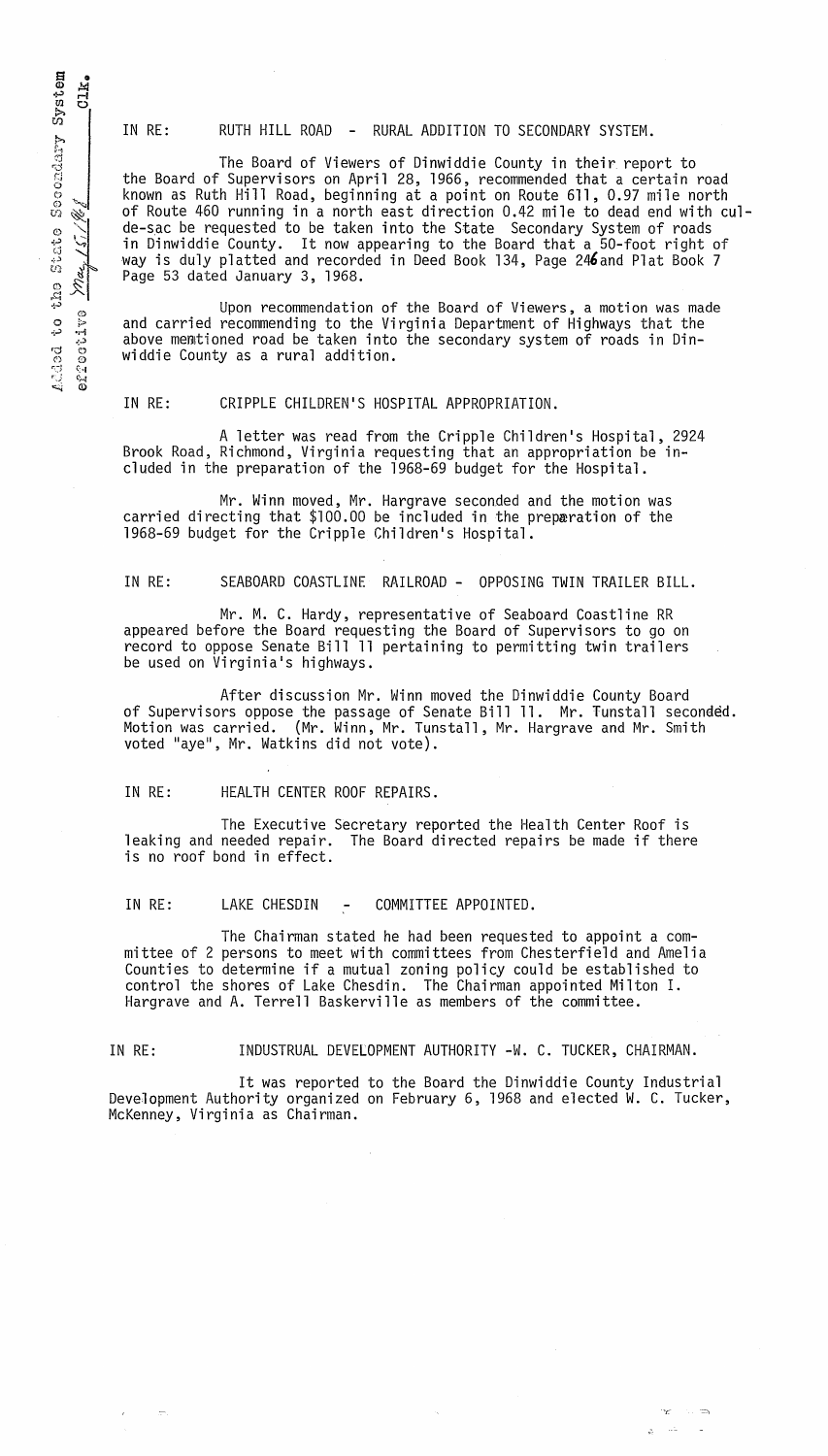IN RE: BARNES CONSTRUCTION COMPANY - REQUEST PERMIT

Mr. Neal Barnes, President of Barnes Construction Company, appeared before the Board requesting approval of a zoning permit to permit construction of a dwelling in an R-1 area with only 20 feet of side yand, The zoning administrator had previously denied such permit since the ordinance requires 35 feet of side yards. It appeared to the Board there were extenuating circumstances. Mr. Hargrave moved the zoning permit be issued since it appeared the distance between the adjoining houses would be sufficient to meet the minimum spacing between dwellings. Mr. Watkins seconded. Motion was carried.

Mr. Hargrave moved a letter be sent to all contractors known to be operating in the County stating the intended enforcement of all zoning and building requirements. Mr. Watkins seconded. Motion carried.

There being no further business the meeting was adjourned at 5:25 P.M.

M. Mchell Anul

(

ATTEST: Plaskwill A. Terrell Baskerville<br>Executive Secretary

~ --~----~- -------------~~----

BOOK 5 PAGE 270

 $\label{eq:2} \mathcal{A}(\mathcal{A}) = \mathcal{A}(\mathcal{A}) \mathcal{A}(\mathcal{A})$ 

 $\frac{2}{\lambda_{\rm{eff}}}$  .